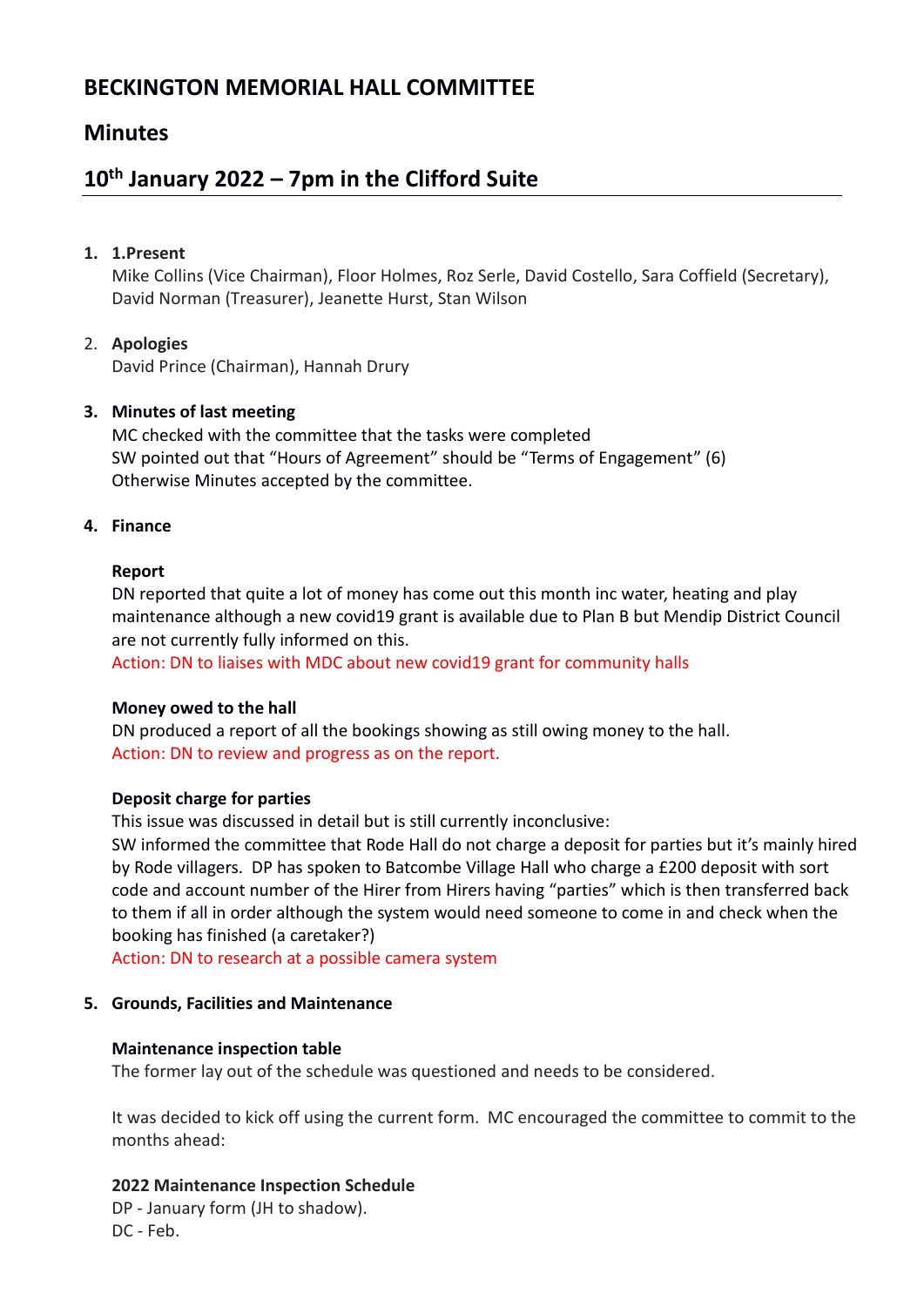RS – March. MC – April. SW – May. FH – June.

## Action: SC to put on the agenda as a rolling item / print off a few schedules for committee members without a printer.

#### **Play Area**

DC suggested using bark on the play area. DN reported that jobs ongoing are "low risk" so no pressing need for this.

#### **Grass-cutting funding.**

JH is talking to Paula Fox

**Redecoration of Clifford Suite**

Done by DC – thank you!

#### **Decoration of the main hall**

FH is taking the lead. Will get washable paint. Johnsons paint. Same colour as the CS. FH needs half a day before for prep  $-3<sup>rd</sup>$  Feb (9-3) / 4<sup>th</sup> Feb: 8-midnight Painting team – DC, MC, FH, RS, JH. Predicted budget - £300 Action: SC to book the hall

The committee thanked SW for keeping Clifford secure over Xmas period.

**6. Hiring & Hirers** Alcohol requests - none

## **7. Grants, Fundraising and Hall Events**

**2022 Fireworks on Nov. 5 th**

DC has agreed to do a viability study with SW to see what is needed. Action: DC to talk to SW

## **Feedback from panto**

FH reported that the panto was not as good as last year. No final account details yet. Update to be discussed and concluded at the Players AGM in January. Action: FH to update committee at February meeting

#### **Queen's Platinum Jubilee (1st June)**

It was suggested that the church, hall and community pull together. RS suggested offering the hall for free. The committee agreed that it will **not be** proactively leading this due to a shortage of time and resources.

#### **8. Major Projects**

#### **9. Hall Administration**

#### **Network**

Action: SW to send JH the article he wrote about the history of the hall in the panto brochure.

#### **Facebook**

HD has taken on the management of this but was not present to comment (just had a baby) Action: HD to liaise with JH and update the committee on what she can do and when